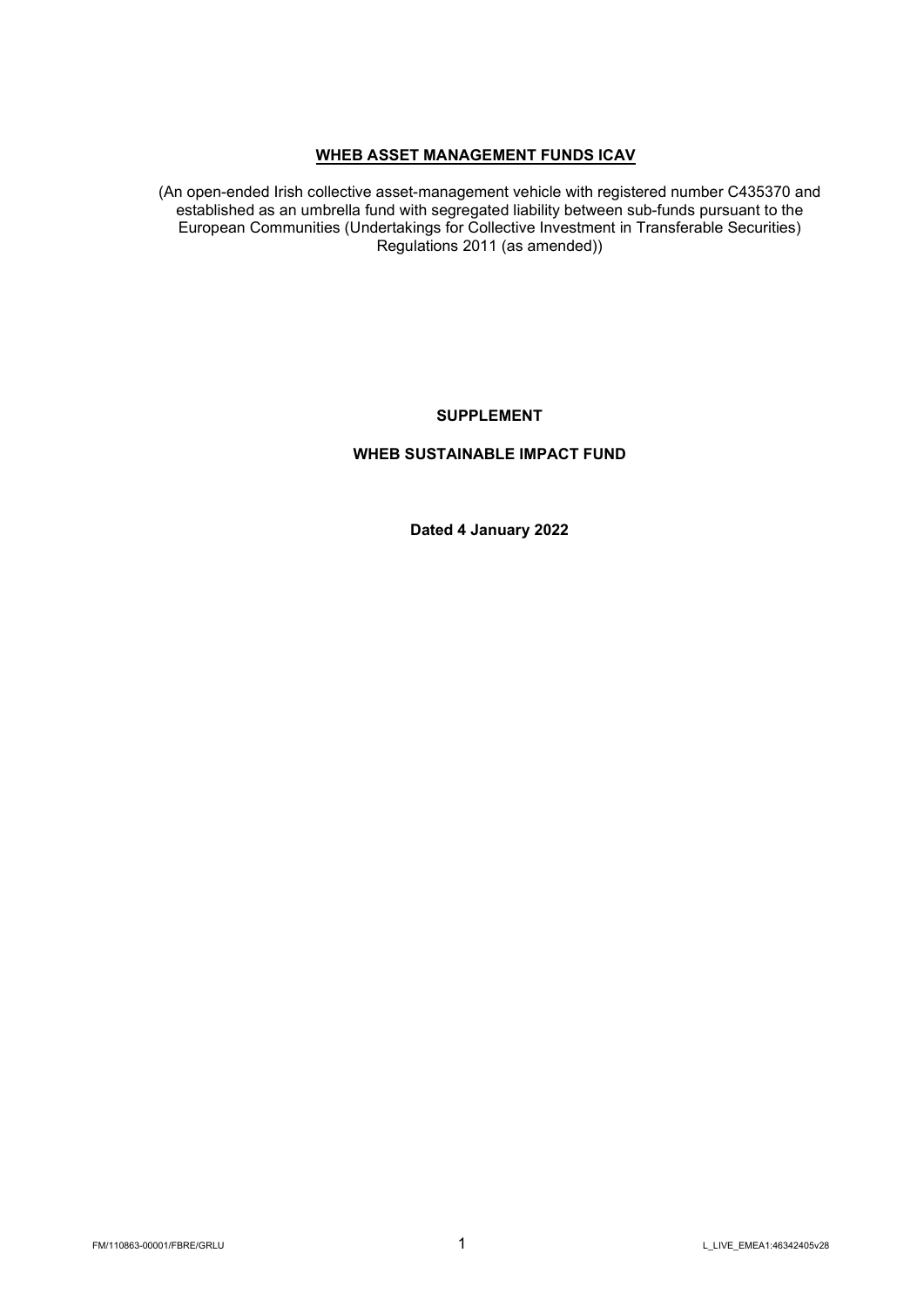# **Table of Contents**

| 1.  |  |
|-----|--|
| 2.  |  |
| 3.  |  |
| 4.  |  |
| 5.  |  |
| 6.  |  |
| 7.  |  |
| 8.  |  |
| 9.  |  |
| 10. |  |
| 11. |  |
| 12. |  |
| 13. |  |
| 14. |  |
| 15. |  |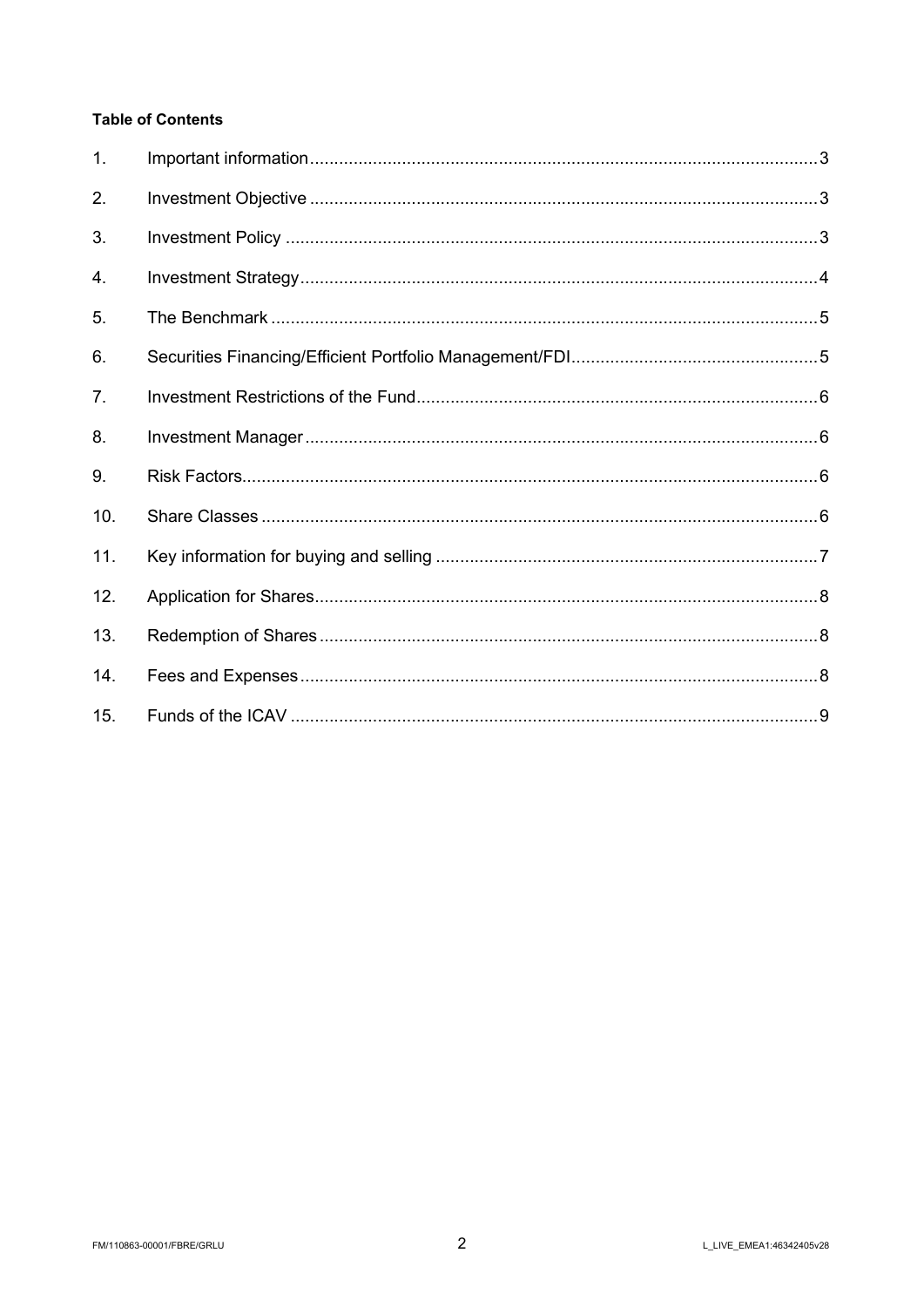## 1. Important information

This Supplement contains information relating to WHEB Sustainable Impact Fund (the "**Fund**"), a Fund of WHEB Asset Management Funds ICAV (the "ICAV"), an open-ended umbrella fund with segregated liability between Funds authorised by the Central Bank as a UCITS pursuant to the UCITS Regulations.

This Supplement forms part of and should be read in conjunction with the general description of the ICAV contained in the Prospectus dated 14 December 2021 together with the most recent annual report and audited financial statements and if published after such report, a copy of the latest half-yearly report and unaudited financial statements. If you are in any doubt about the contents of this Supplement, you should consult your stockbroker, bank manager, solicitor, accountant or other independent financial adviser.

To the extent there is any inconsistency between this Supplement and the Prospectus, this Supplement shall prevail. Capitalised terms used and not defined herein shall have the meaning attributed to them in the Prospectus.

## Investors should read and consider the section of the Prospectus and this Supplement headed "Risk Factors" before investing in the Fund.

## 1.1 Profile of a Typical Investor

The Fund is marketable to both retail and institutional investors but given the specialised nature of the Fund it is only suitable for investors who can invest in the medium to long term and who are prepared to have a medium to high risk investment in their portfolio. The Fund is suitable for investors who appreciate that the Fund may deviate significantly from the index it is benchmarked against for comparative purposes and that global equities can deliver negative as well as positive returns.

## 1.2 Responsibility

The Directors, whose names appear in the section of the Prospectus headed "Directory" accept responsibility for the information contained in the Prospectus and this Supplement. To the best of the knowledge and belief of the Directors (who have taken all reasonable care to ensure that such is the case) the information contained in the Prospectus and this Supplement is in accordance with the facts and does not omit anything likely to affect the import of the information.

## 1.3 Status under the EU Sustainable Finance Disclosure Regulation ("SFDR")

The Manager in conjunction with the Investment Manager has categorised the Fund as meeting the provisions set out in Article 9 of SFDR for products that have a sustainable investment objective, as further described below. Sustainable investment means an investment in an economic activity which: (1) contributes either to an environmental objective or a social objective; (2) does not significantly harm any environmental or social objectives; and (3) the investee company follows good governance practices.

## 1.4 EU Regulation on the establishment of a framework to facilitate sustainable investment (the "Taxonomy")

The Fund makes sustainable investments which contribute to environmental and social objectives. Such sustainable investments may include Taxonomy-aligned investments. The Fund does not commit to a minimum level of Taxonomy-aligned investments. To date the Taxonomy only covers a certain number of economic activities for which criteria have been established to determine their alignment to the Taxonomy in respect of the environmental objectives of climate change mitigation and adaptation. Additional economic activities will be covered by the Taxonomy over time and criteria to determine the alignment of economic activities with the Taxonomy in respect of other environmental objectives will also be adopted. Furthermore, it is likely that the availability of data to assess the extent of Taxonomy-alignment of investments will improve over time, in particular where certain EU issuers will be required to disclose the Taxonomy-alignment of their economic activities. As a result, we will continue to monitor the evolution of the Taxonomy and the availability of data to determine whether, if at all, this product will commit to a minimum level of Taxonomy-aligned investments. Any such commitment will be reflected in the management of the Fund, which will be subject to internal approvals, compliance and risk controls, as well as client communications processes. We will make such disclosures as required under the SFDR in respect of such commitment.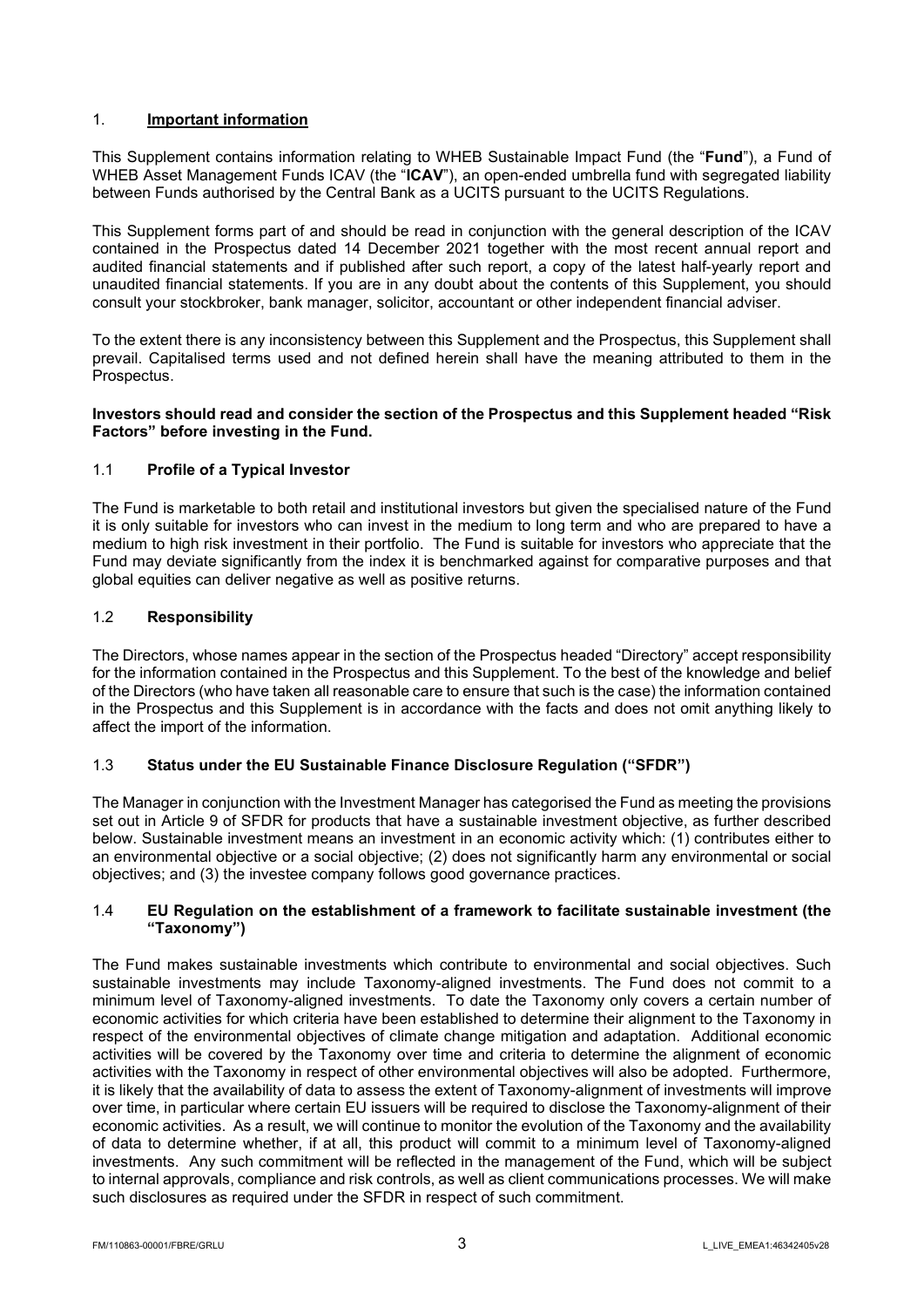Where the Fund makes Taxonomy-aligned investments, the environmentally sustainable economic activities in which the Fund invests contribute to the following environmental objectives:

- Climate change mitigation;
- Climate change adaptation.

The number of Taxonomy-aligned investments which contribute to the environmental objectives set out above would initially be at least 5%. This figure will be kept under review and we would expect it to increase significantly as more data becomes available.

### 2. Investment Objective

The investment objective of the Fund is to achieve capital growth over 5 years, investing globally in the shares of companies that provide solutions to sustainability challenges and falling within certain sustainable investment themes, as further detailed in the Investment Strategy section set out below. There is no guarantee that the Fund will achieve its investment objective.

## 3. Investment Policy

The Fund will invest globally in the shares of companies in sectors identified by the Investment Manager as providing solutions to sustainability challenges. There is no predetermined focus on business sector or geography although concentrations may emerge through stock selection.

Under normal circumstances, the Fund will hold cash on deposit up to 10% of the Net Asset Value of the Fund.

The Fund may also invest in other transferable securities (such as debentures, government securities traded on a Regulated Market and warrants), money market instruments and near cash (which are non-cash assets that are highly liquid and easily converted to cash, such as savings accounts, certificates of deposit and treasury bills). A money market instrument is a type of investment that is usually issued by banks or governments and is a short term loan to the issuer by the buyer. The buyer receives interest and the return of the original amount at the end of a certain period.

The Fund may also invest in open-ended collective investment schemes ("CIS") which provide exposure to securities that are consistent with the investment policy of the Fund within the limit on investment in openended CIS i.e. no more than 10%, in aggregate, of the Net Asset Value of the Fund. The Sub-Fund does not intend to but may also invest in closed-ended CIS, which qualify as transferable securities for the purposes of the UCITS Regulations. Investment in CIS will be made where it is more efficient and cost effective for the Fund or where direct investment is not available.

### The Fund may use financial derivative instruments (contracts where the value is linked to the expected future price movements of an underlying asset) for efficient portfolio management. This is in order to reduce the Fund's exposure to risk.

### 4. Investment Strategy

The Investment Manager selects shares in companies that provide solutions to sustainability challenges falling within certain sustainable investment themes ("Sustainable Investment Themes") which are at present: (1) cleaner energy, (2) environmental services, (3) resource efficiency, (4) sustainable transport, (5) water management, (6) education, (7) health, (8) safety and (9) well-being. In order to qualify for investment, at least half of the company's revenues must be derived from products and services with a positive social and/or environmental impact (as set out below) related to the Fund's Sustainable Investment Themes. This leads to a pool of qualifying companies which is typically less than 1,000 stocks with less than 25% of the MSCI World Index (the "Index") components qualifying (measured by market capitalisation).

The Investment Manager has developed a structured and disciplined investment process which seeks to add value by identifying critical social and environmental challenges that are facing the global population over the next few decades.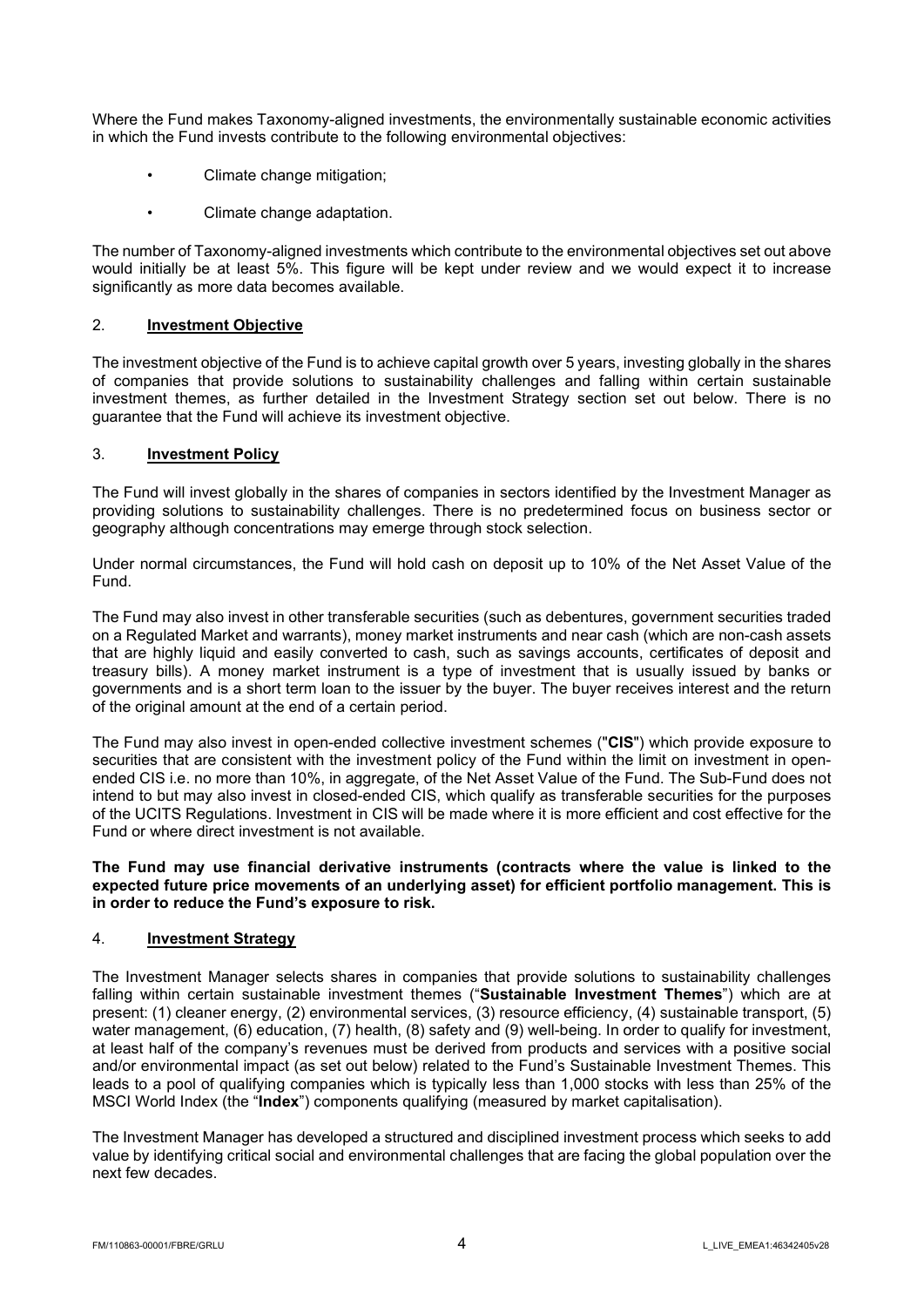- 1. A range of investment themes is derived from this analysis (set out above) which together are used to create an overall investment universe of companies that are deemed by the Investment Manager to provide solutions to these challenges.
- 2. From this universe the Investment Manager uses a proprietary methodology to assess the impact 'intensity' of a company's products and services. The Investment Manager selects stocks it perceives as promising i.e. those companies chosen as part of the universe that provide solutions to sustainability challenges falling within the aforementioned sustainable investment themes, and analyses the fundamentals of individual companies (such as financial information and management commentary, as reported in quarterly or annual statements, press releases or other public venues) to determine the dimensions of their positive social and/or environmental product impact.
- 3. Additionally, the Investment Manager reviews the environmental, social and governance ("ESG") quality of the company's policies and practices as part of its investment process to identify business and management quality. The Investment Manager's research considers the robustness of core risk management systems, governance processes, the extent of any involvement in controversial issues or activities and overall company alignment with sustainability issues and themes.
- 4. Based on the totality of this fundamental analysis, the Investment Manager assesses the company's quality and suitability for the Fund ensuring an investment in the company does not significantly harm the environmental or social investment objectives of the Fund. For example, if the company is, in the Investment Manager's view, exposed to excessive reputational risk, or has significant activity in areas that are not consistent with the investment philosophy of the Fund, then it is unlikely to be selected for investment. Companies with persistently poor practices regarding equal employment opportunities, human rights and environmental management are highly unlikely to be selected for investment. If a company is considered particularly weak on any single metric in our fundamental analysis profile, scoring a zero, it will not be qualified for investment.

Every company in the portfolio goes through the aforementioned analytical process.

The Investment Manager will regularly monitor the companies in which the Fund invests against the above sustainable investment criteria. If it is the Investment Manager's opinion that an investee company no longer meets the sustainable investment criteria, the Investment Manager will not make any further investments in the company and will seek to realise its investment in such a company in an orderly fashion.

The Investment Manager's responsible investment policy is integral to the Investment Manager's investment management activities. The Investment Manager's approach can be summarised as follows:

- to integrate environmental, social and governance (ESG) issues into all investment analysis and decision making processes;
- be active owners and engage with companies and wider stakeholders to encourage a more progressive approach to key ESG issues;
- to encourage appropriate disclosure on ESG issues by the entities in which it invests.

The Investment Manager aims to be innovative and transparent in the execution of its responsible investment policy with extensive public reporting and regular and frequent review of its approach and performance.

Target companies will be listed on or dealt in a Regulated Market (details of which are set out in Schedule 1 to the Prospectus).

The Fund may invest no more than 10% of the Net Asset Value in other collective investment schemes. Such collective investment schemes will be UCITS, non-UCITS and/or exchange-traded funds.

# 5. The Benchmark

For the purpose of providing comparable indicative returns only, investors should refer to the MSCI World Index which is used by the Investment Manager as a comparator benchmark.

The Index is used a comparator benchmark because it is the most recognised measure of global equity returns.

Performance of the Fund is measured against the Benchmark for comparative purposes only meaning that while the Fund measures performance against the Benchmark, it does not target any particular level of outperformance of the Benchmark as an objective. As the Fund is actively managed (meaning that the Investment Manager has discretion over the composition of the Fund's portfolio to its stated investment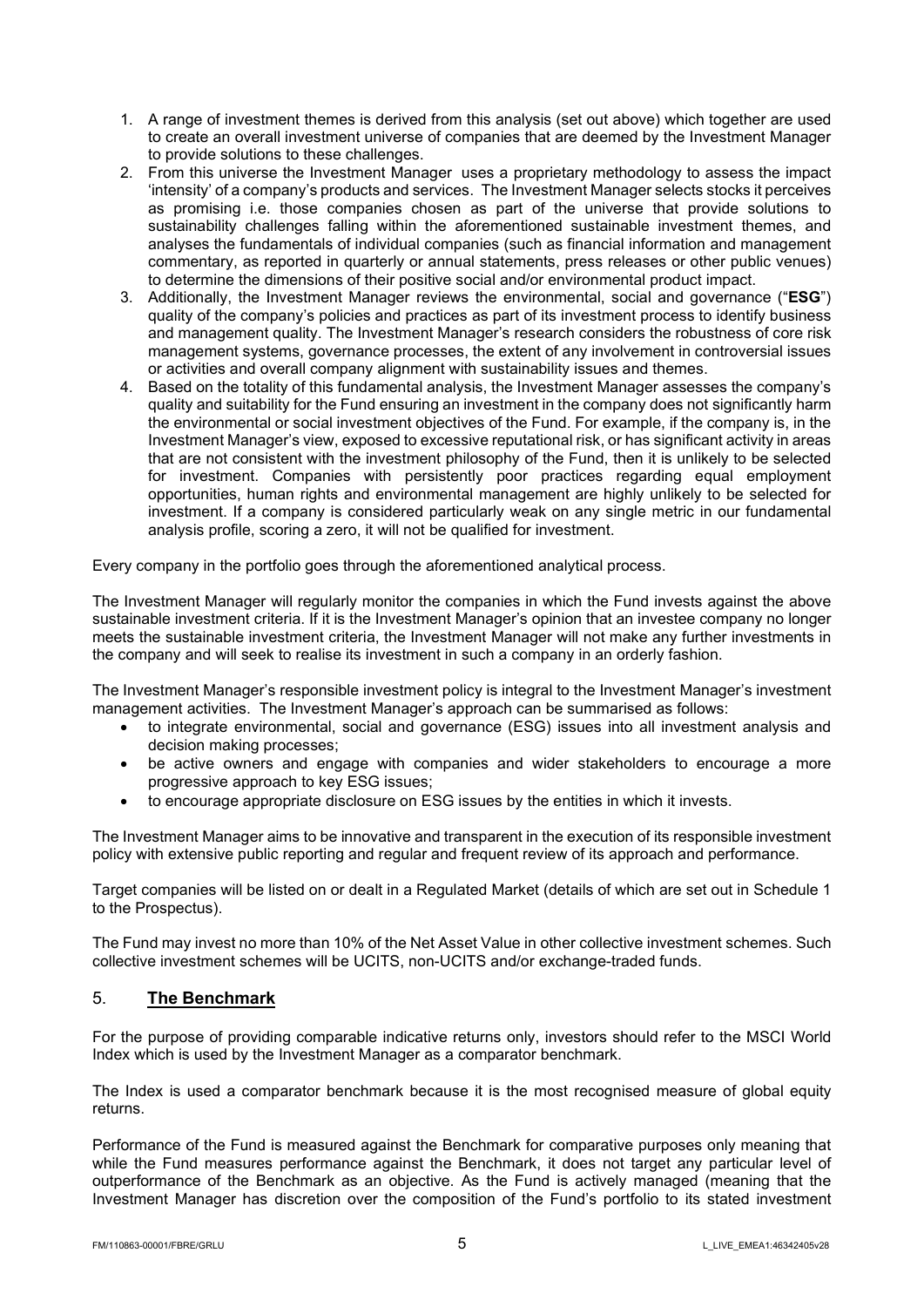objectives and policy, as stated above), securities selection is not constrained by the Benchmark. The strategy pursued by the Fund does not impose limits on the extent to which portfolio holdings and/or weights must adhere to or may diverge from the composition of the Benchmark. The Directors reserve the right, if they consider it in the interests of the Fund to do so and with the consent of the Depositary, to substitute another index for the Benchmark. In such event, Shareholders will be notified in advance of any change to the Benchmark. Further, any such change of Benchmark will be made in accordance with Central Bank guidance and will comply with the Central Bank Regulations.

## 6. Securities Financing/Efficient Portfolio Management/FDI

The Fund shall not enter into any securities lending, repurchase / reverse repurchase arrangements or any total return swaps. In the event this changes, the Supplement will be updated in accordance with the requirements of the Central Bank, the UCITS Rules and the SFT Regulations.

It is also not intended that the Fund invest in FDI as a direct investment. However, the Fund will enter into forward foreign exchange contracts for hedging purposes or for the purposes of efficient portfolio management. Please see below for further information. In this regard, the Fund employs a Risk Management Process which enables it to accurately measure, monitor and manage the various risks associated with forward foreign exchange contracts. The ICAV will use the commitment approach for the purpose of calculating global exposure in respect of the Fund. Responsibility for the Risk Management Process lies with the Manager who has delegated the day-to-day responsibilities, including oversight and reporting, to the Investment Manager. The Manager will notify the Central Bank of any material amendments to the Risk Management Process in advance of any such amendment being made.

## 6.1 Share Classes

The Fund has established unhedged Share Classes, as detailed in the Share Class table in Section 11.

A currency conversion will take place on subscriptions, redemptions and switches at prevailing exchange rates. The value of the Shares expressed in the Currency Share Class will be subject to exchange rate risk in relation to the Base Currency.

Please refer to the sections entitled "Share Class Hedging" and "Risk Factors" in the Prospectus for further information.

# 7. Investment Restrictions of the Fund

The ICAV and the Fund adhere to the restrictions and requirements set out under the UCITS Regulations, as may be amended from time to time. The investment restrictions are set out in Schedule 3 to the Prospectus.

In accordance with the Central Bank Regulations, the Fund will apply for a derogation from some of the investment restrictions for six months from the date of approval of the Fund pursuant to the UCITS Regulations but will observe the principle of risk-spreading.

### 8. Investment Manager

The Manager has appointed WHEB Asset Management LLP (the "Investment Manager"), as investment manager of the Fund.

The Investment Manager was established in 2009 and is regulated by the Financial Conduct Authority in the United Kingdom as an investment advisory firm. It has a registered office at 7 Cavendish Square, London W1G 0PE.

The principal activity of the Investment Manager is to provide investment management services to institutions and high net worth individuals.

Pursuant to the Investment Management Agreement dated 13 November 2020 between the Manager, the Investment Manager and the ICAV, the Investment Manager has been appointed to manage the investment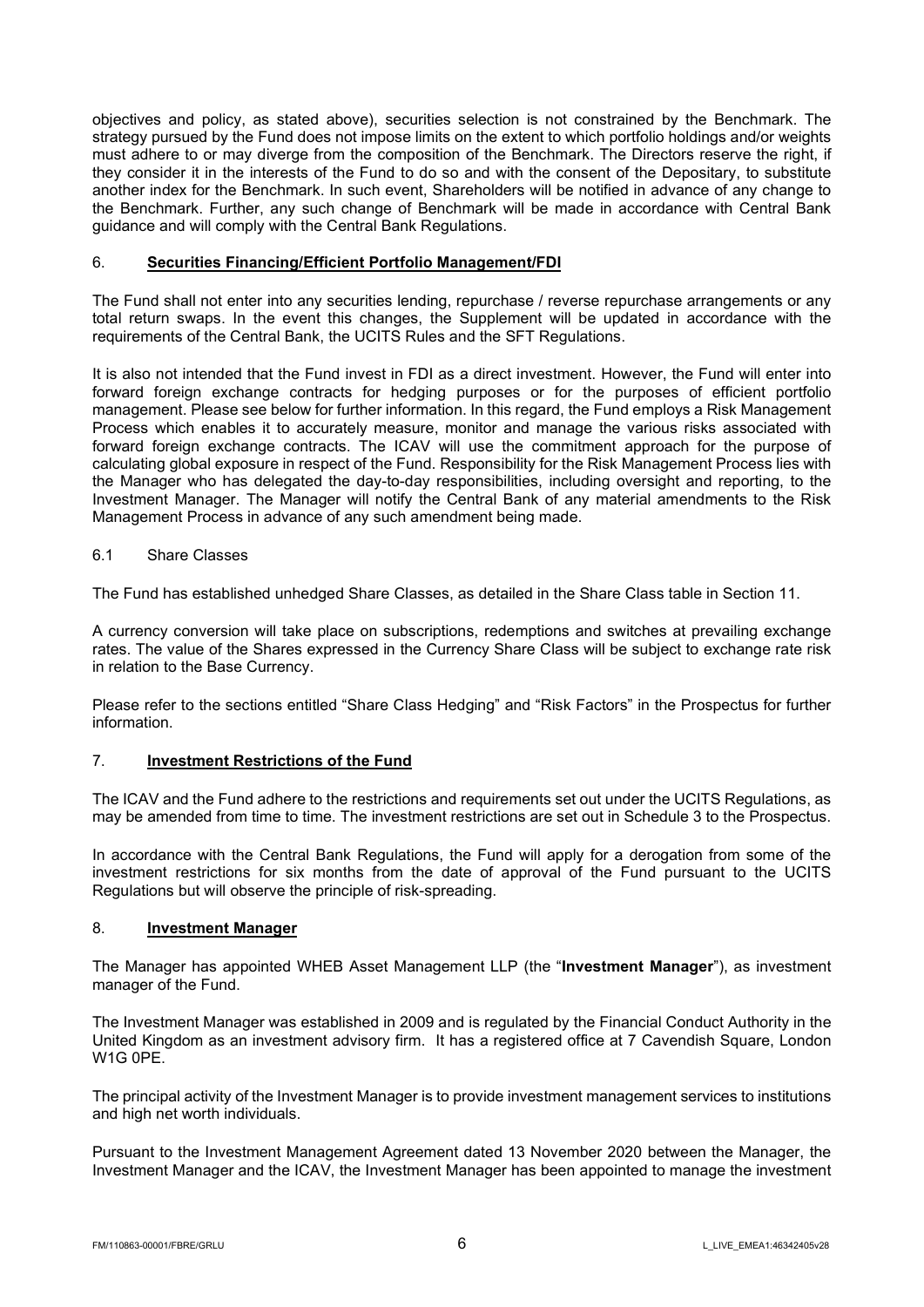and re-investment of the Fund's assets in accordance with the investment objectives and policies described in this Supplement.

The Investment Management Agreement provides that the Fund shall indemnify the Investment Manager out of the assets of the Fund, from and against all actions, proceedings, claims and against all loss, costs, demands and expenses which may be brought against, suffered or incurred by the Investment Manager except where due to the wilful default, fraud, bad faith, negligence or recklessness on the part of the Investment Manager. None of the parties to the Investment Management Agreement will be liable for any indirect or consequential damages.

Any party may terminate the Investment Management Agreement by giving not less than 90 days written notice to the other. The Investment Management Agreement may be also terminated at any time immediately by any party if (i) a party commits a material breach of the Investment Management Agreement and fails to remedy a breach of the Investment Management Agreement within thirty days of being requested to do so; (ii) a party is wound up, has a receiver or examiner appointed over its assets or some event having equivalent effect occurs; or (iii) a party or ceases to be permitted under applicable law perform its duties and obligations under any applicable laws.

## 9. Risk Factors

The general risk factors set out under the section of the Prospectus headed "Risk Factors" apply to the Fund. The risks described in the Prospectus should not be considered to be an exhaustive list of the risks which potential investors should consider before investing in the Fund. Potential investors should be aware that an investment in the Fund may be exposed to other risks from time to time. The value of investments and income can go down as well as up (this may partly be the result of exchange rate fluctuations in investments which may have an exposure to foreign currencies) and investors may not get back the full amount invested. An investment in the Fund should not constitute a substantial proportion of an investment portfolio and may not be appropriate for all investors.

### 10. Share Classes

Accumulating Share Classes

Accumulating Share Classes are available as further indicated in the table below in Section 11.

The income, earnings and gains will be accumulated and reinvested on behalf of the Shareholders. It is not currently intended to distribute dividends to Shareholders in the accumulating Share Classes.

### 11. Key information for buying and selling

The following Share Classes are available:

| <b>Class of</b> | Currency   | <b>Initial</b> | <b>Initial</b> | Redemp | <b>Management</b> | <b>Minimum</b> | <b>Minimum</b>    | <b>Minimum</b> | <b>Minimum</b> |
|-----------------|------------|----------------|----------------|--------|-------------------|----------------|-------------------|----------------|----------------|
| <b>Share</b>    | Denomina   | <b>Issue</b>   | Charge         | tion   | Fee               | <b>Initial</b> | <b>Subsequent</b> | <b>Holding</b> | Redempti       |
|                 | tion       | Price          |                | Charge |                   | Investment     | Investment        |                | on             |
| Class<br>A      | <b>USD</b> | \$100          | $0\%$          | $0\%$  | 1.68%             | \$100          | \$100             | \$100          | \$100          |
| Accumulating    |            |                |                |        |                   |                |                   |                |                |
| Class<br>A      | <b>EUR</b> | €100           | 0%             | $0\%$  | 1.68%             | €100           | €100              | €100           | €100           |
| Accumulating    |            |                |                |        |                   |                |                   |                |                |
| Class<br>A      | <b>CHF</b> | SFr100         | $0\%$          | $0\%$  | 1.68%             | <b>SFr100</b>  | <b>SFr100</b>     | <b>SFr100</b>  | <b>SFr100</b>  |
| Accumulating    |            |                |                |        |                   |                |                   |                |                |
| C<br>Class      | <b>USD</b> | \$100          | $0\%$          | 0%     | 1.03%             | \$100          | \$100             | \$100          | \$100          |
| Accumulating    |            |                |                |        |                   |                |                   |                |                |
| C<br>Class      | <b>EUR</b> | €100           | 0%             | $0\%$  | 1.03%             | €100           | €100              | €100           | €100           |
| Accumulating    |            |                |                |        |                   |                |                   |                |                |
| Class<br>C      | <b>CHF</b> | SFr100         | $0\%$          | $0\%$  | 1.03%             | <b>SFr100</b>  | <b>SFr100</b>     | <b>SFr100</b>  | <b>SFr100</b>  |
| Accumulating    |            |                |                |        |                   |                |                   |                |                |
| C<br>Class      | <b>GBP</b> | £100           | 0%             | 0%     | 1.03%             | £100           | £100              | £100           | £100           |
| Accumulating    |            |                |                |        |                   |                |                   |                |                |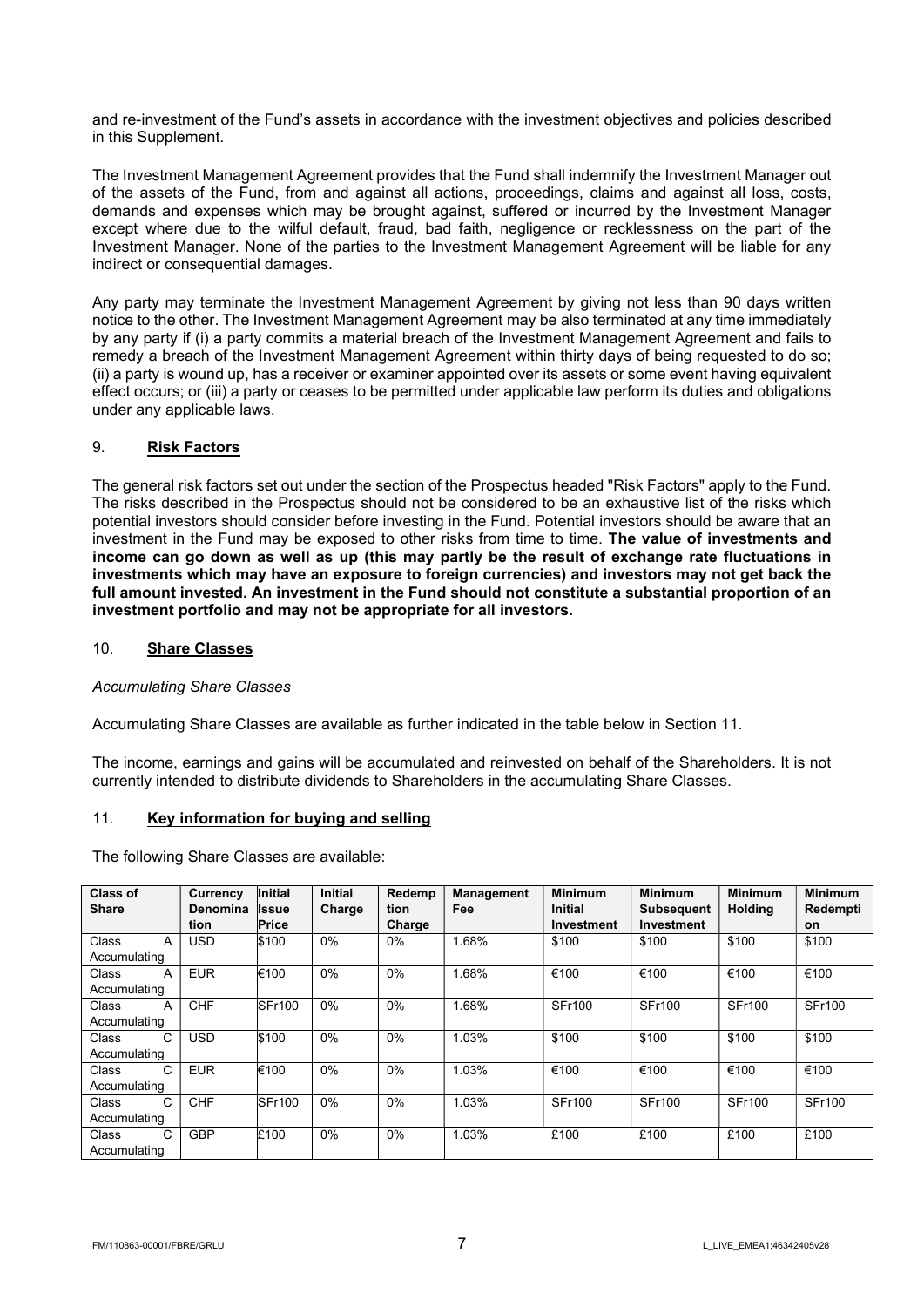Base Currency means US Dollar.

Business Day means every day on which banks in Ireland are open for normal business or such other day(s) as the Directors may determine and notify to Shareholders in advance.

Dealing Day means any Business Day.

Dealing Deadline means 12p.m. (Irish time) on the Business Day immediately preceding the relevant Dealing Day.

Initial Offer Period: The Initial Offer Period for the Share Classes is now closed.

Initial Issue Price means, during the Initial Offer Period, the Initial Issue Price and following the close of the Initial Offer Period, the prevailing Net Asset Value per Share.

Minimum Fund Size means £25,000 or foreign currency equivalent thereof or such other amount as may be determined by the Directors at their discretion. When the size of the Fund is below such amount or foreign currency equivalent, the Directors of the ICAV may compulsorily redeem all of the Shares of the Fund in accordance with the "Compulsory Redemption of Shares/Deduction of Tax" section of the Prospectus.

Settlement Period means (i) for subscriptions, the fourth Business Day following the relevant Dealing Day or such other time determined by the Directors in accordance with the requirements of the Central Bank; (ii) for redemptions, the fourth Business Day following the relevant Dealing Day or such other time determined by the Directors in accordance with the requirements of the Central Bank.

Valuation Point means the close of business on the Dealing Day or such other time as the Directors may determine from time to time and notify in advance to Shareholders.

## 12. Application for Shares

Applications for Shares may be made to the Administrator (or to the distributor for onward transmission to the Administrator) (whose details are set out in the Application Form). Applications received by the Administrator prior to the Dealing Deadline for any Dealing Day, will be processed on that Dealing Day. Applications received after the Dealing Deadline will not be accepted. However, applications may be accepted in exceptional circumstances after the Dealing Deadline provided that (a) this is approved by the Manager acting on behalf of the ICAV in consultation with the Directors; and (b) the exceptional circumstances are fully documented by the Manager acting on behalf of the ICAV in consultation with the Directors.

Any applications received after the Dealing Deadline for a particular Dealing Day will be processed on the following Dealing Day, unless the Manager acting on behalf of the ICAV in its absolute discretion, in exceptional circumstances, otherwise determines to accept one or more applications received after the Dealing Deadline for processing on that Dealing Day, provided that such application(s) have been received prior to the Valuation Point for the particular Dealing Day and such exceptional circumstances have been fully documented by the Manager acting on behalf of the ICAV.

Initial applications should be made by providing an original signed Application Form but may, if the Directors so determine, be made by facsimile subject to prompt transmission to the Administrator (or to the Manager for onward transmission to the Administrator) of the original signed Application Form and such other papers (such as documentation relating to money laundering prevention checks) as may be required by the Directors or their delegate.

Subsequent applications to purchase Shares following the initial subscription may be made to the Administrator (or to the distributor for onward transmission to the Administrator) by facsimile or electronically without a requirement to submit original documentation and such applications should contain such information as may be specified from time to time by the Directors, the Manager, or their delegate. Amendments to a Shareholder's registration details and payment instructions will only be effected on receipt of original written instructions or electronic instructions from the relevant Shareholder.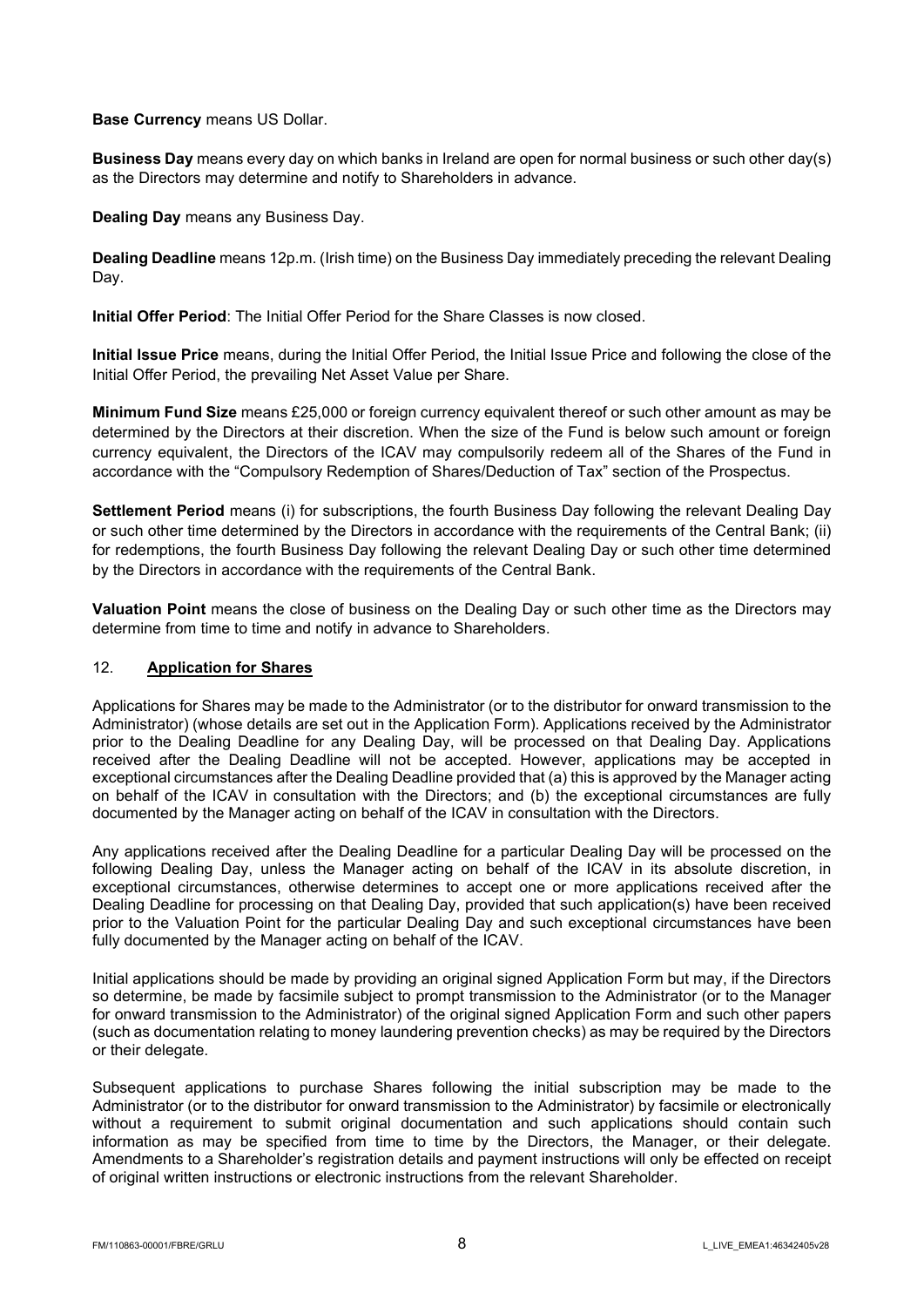## 13. Redemption of Shares

Requests for the redemption of Shares should be made to the Administrator (whose details are set out in the Application Form) by facsimile or written communication and include such information as may be specified from time to time by the Directors or their delegate. Requests for redemptions received prior to the Dealing Deadline for any Dealing Day will be processed on that Dealing Day.

Any requests for redemptions received after the Dealing Deadline for a Dealing Day will be processed on the next Dealing Day, unless the Manager acting on behalf of the ICAV in its absolute discretion, in exceptional circumstances, otherwise determines to accept one or more applications received after the Dealing Deadline for processing on that Dealing Day, provided that such application(s) have been received prior to the Valuation Point for the particular Dealing Day and such exceptional circumstances have been fully documented by the Manager acting on behalf of the ICAV and in consultation with the Directors.

Redemption requests will only be accepted for processing where cleared funds and completed documents including documentation relating to money laundering prevention checks are in place from original subscriptions. No redemption payment will be made from a Shareholder's holding until the original Application Form and all documentation required by or on behalf of the ICAV (including any documents in connection with anti-money laundering procedures) has been received from the Shareholder and the anti-money laundering procedures have been completed. Redemption requests can be processed on receipt of electronic instructions only where payment is made to the account of record.

## 14. Fees and Expenses

The following fees and expenses will be incurred by the ICAV on behalf of the Fund. Additional fees and operating expenses of the ICAV (including the establishment costs of the ICAV and this Fund) are set out in detail in the section of the Prospectus entitled "Fees and Expenses".

### 14.1 Manager Fees

The Manager shall be paid a fee out of the assets of the Fund, calculated and accrued on each Dealing Day and payable monthly in arrears, of an amount up to a maximum of 2% of the Net Asset Value of the Fund (the "Management Fee") as further set out at section 8.1 of the Prospectus. The Manager is also entitled to receive out of the Management Fee any reasonable and properly vouched expenses.

### 14.2 Investment Manager Fees

The Investment Manager will be entitled to receive an investment management fee payable out of the Management Fee in respect of each Share Class, calculated and accruing on each Dealing Day and payable monthly in arrears. The Investment Manager is also entitled to receive out of the Management Fee reasonable and properly vouched expenses.

### 14.3 Global Distributor Fees

The Global Distributor will be paid a portion of the Management Fee. The Distributor is also entitled to receive out of the assets of the Fund reasonable and properly vouched expenses.

### 14.4 Depositary Fees

The Depositary will be paid a portion of the Management Fee. The fees will be accrued on each Dealing Day and payable monthly in arrears.

### 14.5 Administrator Fees

The Administrator will be paid a portion of the Management Fee. The fees will be accrued on each Dealing Day and payable monthly in arrears.